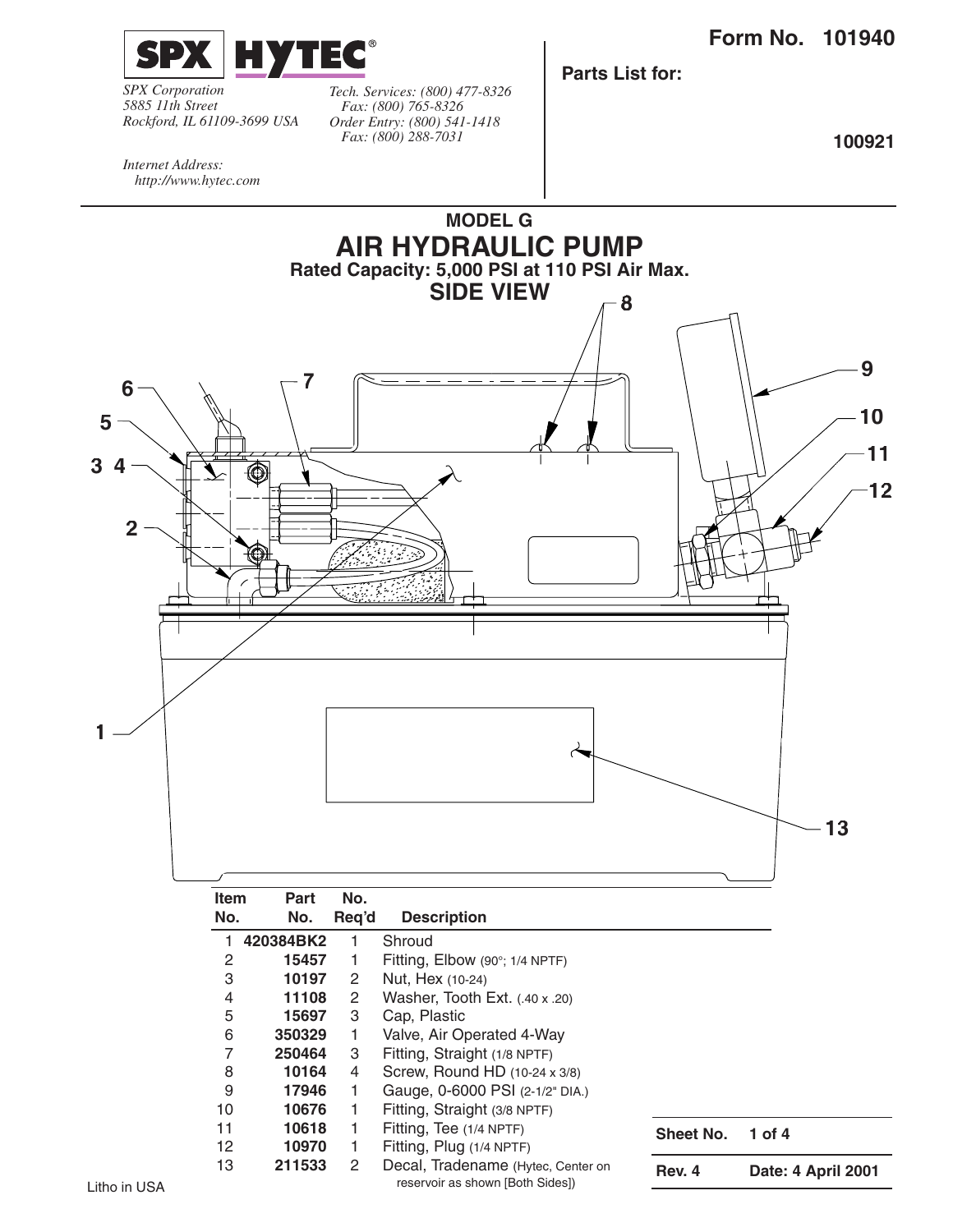

Part numbers marked with an asterisk (\*) are contained in Repair Kit No. 300983.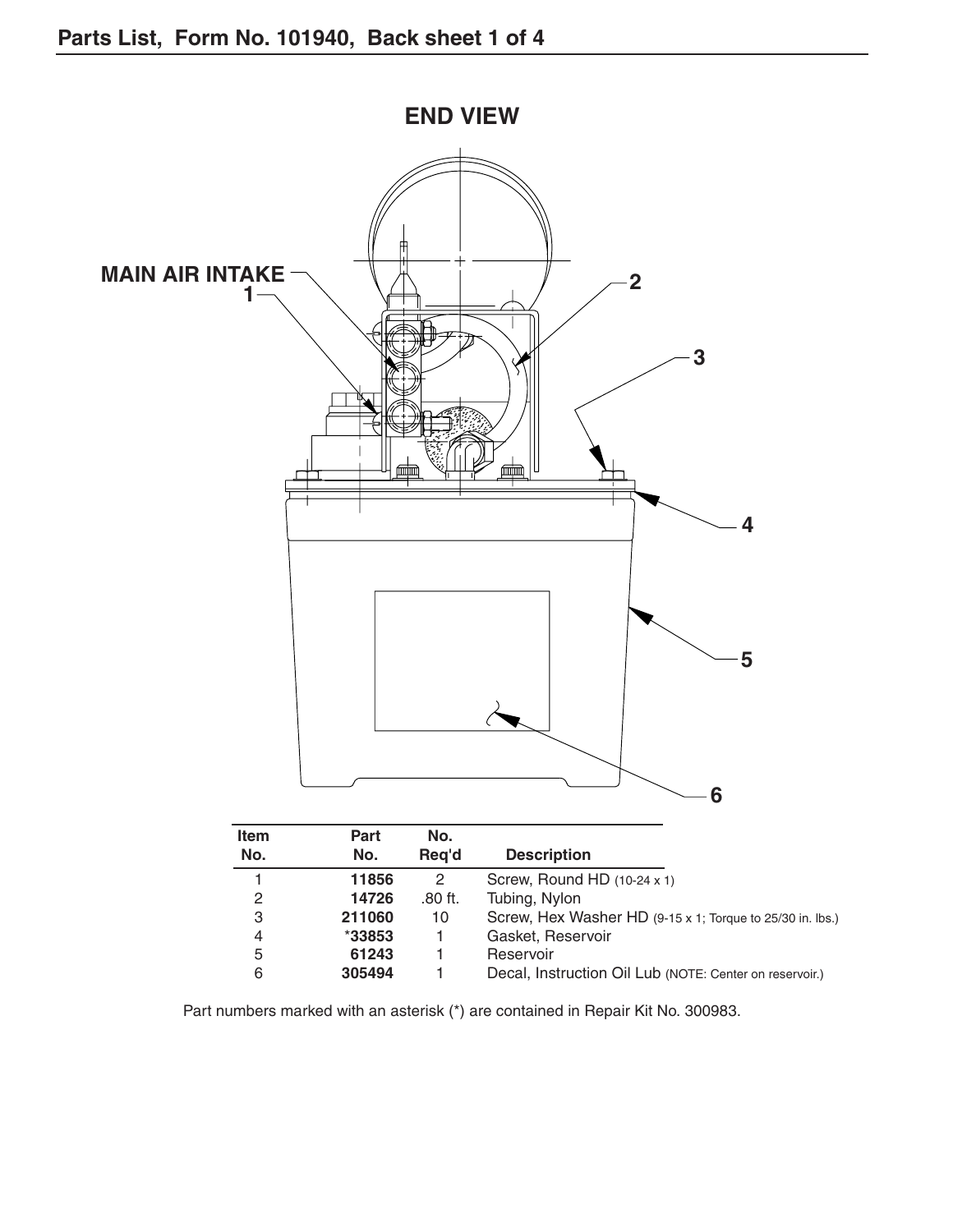**TOP & END VIEWS**



| <b>Item</b> | Part      | No.   |                                                                   |
|-------------|-----------|-------|-------------------------------------------------------------------|
| No.         | No.       | Req'd | <b>Description</b>                                                |
|             | 420293    |       | Body, Piston Release Valve                                        |
| 2           | 58685     |       | Body, Release Valve                                               |
| 3           | 421236BK2 |       | Plate, Cover                                                      |
| 4           | 64767     |       | Body, Pump                                                        |
| 5           | 17428     | 4     | Screw, Socket HD (1/4-20 x 3-1/2; Torque to 85/95 in. lbs. oiled; |
|             |           |       | NOTE: Cross torque in increments of 30 in. lbs.)                  |
| 6           | 11151     | 6     | Screw, Socket HD (10-24 x 1-1/4; Torque to 50/60 in. lbs.)        |
|             | 11434     | 2     | Screw, Socket HD (10-24 x 1/2)                                    |
| 8           | 11089     | 2     | Washer, Flat (.51 x .22)                                          |
| 9           | 252041    | 1     | Washer, Seal (1.50 x 1.05)                                        |
| 10          | 351214    | 1     | Adapter, Filler Plug                                              |
| 11          | 252076    |       | Stick, Dip                                                        |
| 12          | *10273    |       | $O$ -ring $(.81 \times .62$ Nitrile)                              |

Part numbers marked with an asterisk (\*) are contained in Repair Kit No. 300983.

| Sheet No. | 2 of 4             |
|-----------|--------------------|
| Rev. 4    | Date: 4 April 2001 |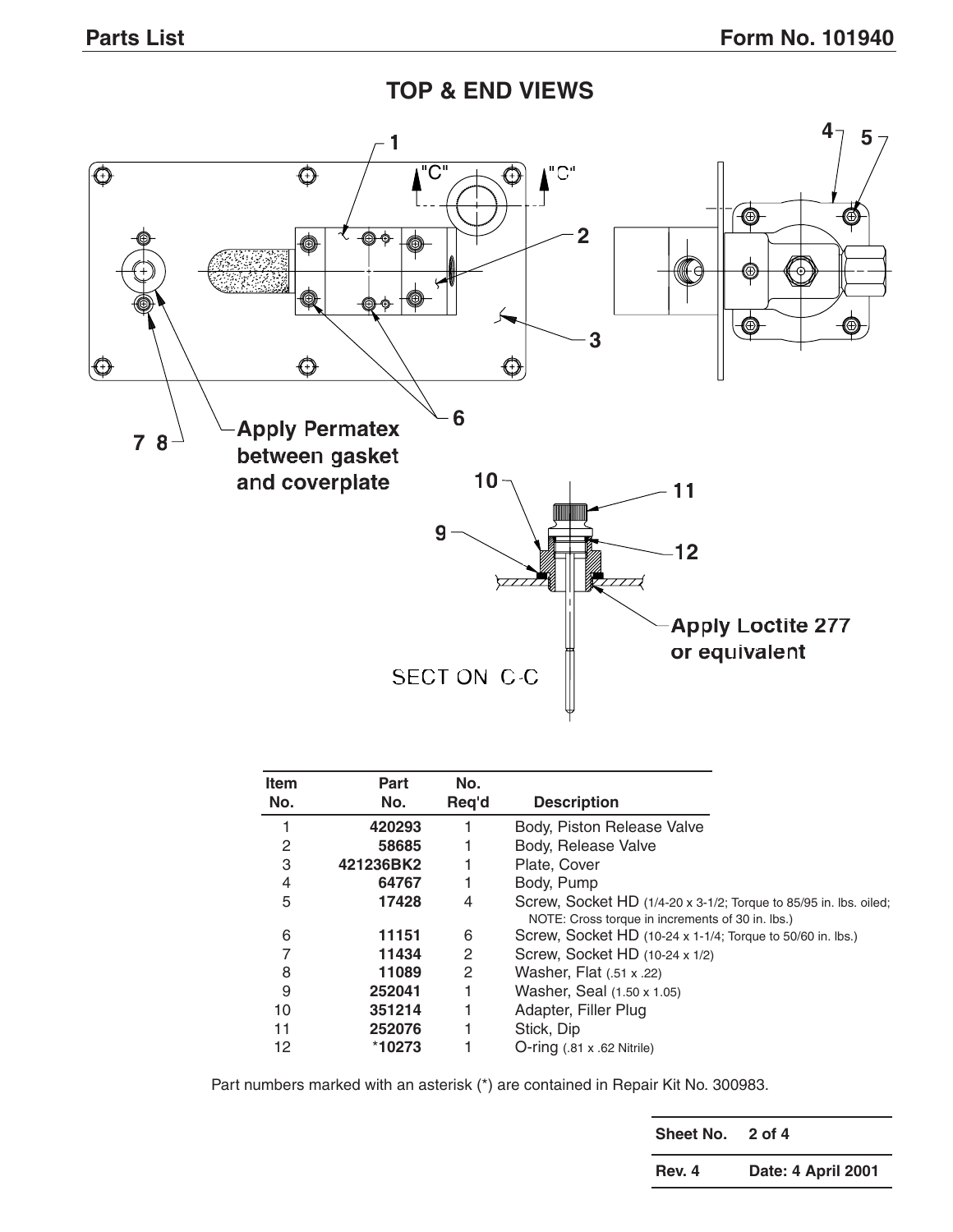

## **BASIC PUMP ASSEMBLY**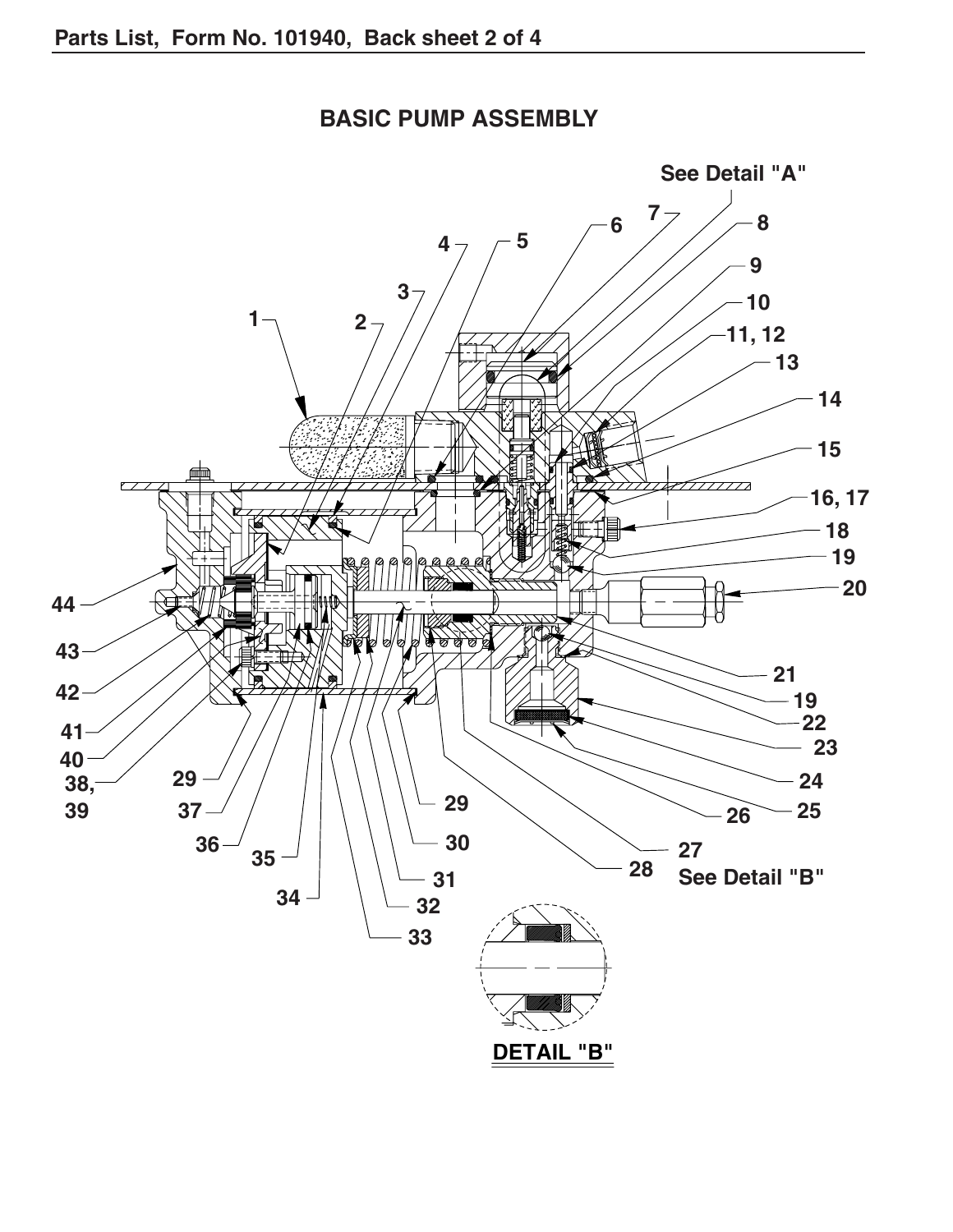# **Parts List** Form No. 101940

| Item           | Part                 | No.            |                                                                                      |
|----------------|----------------------|----------------|--------------------------------------------------------------------------------------|
| No.            | No.                  | Req'd          | <b>Description</b>                                                                   |
| 1              | 250461               | 1              | Muffler, Air Pump                                                                    |
| $\overline{c}$ | $*28239$             | 1              | Gasket                                                                               |
| 3              | 52390                | 1              | Body, Piston                                                                         |
| 4              | *14265               | 2              | Ring, Piston (2.77 x 2.54)                                                           |
| 5              | *251835              | 2              | $O$ -ring $(2.50 \times 2.31 \text{ Nitrile})$                                       |
| 6              | *10276               | 1              | O-ring (1.00 x .75 Nitrile)                                                          |
| $\overline{7}$ | 34757                | 1              | Piston, Release                                                                      |
| 8              | *208144              | 1              | O-ring (1.12 x .87 Nitrile; Apply Moly Kote)                                         |
| 9              | *10272               | 1              | $O$ -ring $(.75 \times .50 \text{ Nitrile})$                                         |
| 10             | 34378                | 1              | Body, Check Valve                                                                    |
| 11             | *250638              | 1              | Disc, Filter Oil                                                                     |
| 12             | *11088               | $\overline{c}$ | Ring, Retain Int. (0.31 x .010)                                                      |
| 13             | 12522                | 2              | $O\text{-ring}$ (.37 x .25 Nitrile)                                                  |
| 14             | *11841               | 1              | <b>O-ring</b> (1.62 x 1.37 Nitrile)                                                  |
| 15             | $*351021$            | 1              | Gasket, Cover Plate                                                                  |
| 16             | *10442               | 1              | Washer, Copper (.37 x .25)                                                           |
| 17             | 10002                | 1              | Screw, Socket HD (1/4-20 x 3/8; Torque to 90/110 in. lbs.)                           |
| 18             | $*10445$             | 1              | Spring (.16 OD x .72 x .01 WS)                                                       |
| 19             | $*10423$             | 2              | Ball (9/32" DIA. Steel)                                                              |
| 20             | 21278-48             | 1              | Valve, Relief (4,800/5,300 PSI; Apply Loctite 592 [PT #905516] or                    |
|                |                      |                | equiv.; Torque to 150/170 in. lbs.)                                                  |
| 21             | 421676               | 1              | Housing, Seal & Piston (Torque to 90/100 ft. lbs. oiled)                             |
| 22             | *10261               | 1              | Washer, Copper (.75 x .60)                                                           |
| 23             | 48010                | 1              | Adapter, Filter (Torque to 40/50 ft. lbs. oiled)                                     |
| 24             | 214578               | 1              | Filter                                                                               |
| 25             | 214586               | 1              | Ring, Retain Int. (0.63 x .015)                                                      |
| 26             | *10263               | 1              | Washer, Special (1.00 x .77)                                                         |
| 27             | *252373              | 1              | U-cup & Backup (.375)                                                                |
| 28             | *351801              | 1              | Retainer (Note: See "INSTRUCTIONS FOR RETAINER                                       |
|                |                      |                | REPLACEMENT" on sheet 4 of 4.)                                                       |
| 29             | $*17429$             | 2              | Washer, Backup (2.94 x 2.75)                                                         |
| 30             | *13938               | 1              | Spring (1.45 OD x 4.4 x .12 WS)                                                      |
| 31             | 252372               | 1              | Piston $(3/8")$                                                                      |
| 32             | $*252371$            | 1              | <b>Bumper</b>                                                                        |
| 33             | 252370               | 1              | Guide, Spring                                                                        |
| 34             | 37434                | $\mathbf{1}$   | Cylinder, Air (NOTE: Locate groove on upper half [top] of pump                       |
|                |                      |                | with chamfered tube end towards rear head as shown.)                                 |
| 35             | *12692               | 1              | Spring (.18 OD x 1.70 x .02 WS)                                                      |
| 36             | *211052              | 1              | O-ring (.90 x .70 Nitrile)                                                           |
| 37             | 305475               | 1              | Stem, Exhaust Valve                                                                  |
| 38             | *10241               | 3<br>3         | Washer, Lock (.33 x .20)<br>Screw, Socket HD (10-24 x 1/2; Torque to 50/55 in. lbs.) |
| 39<br>40       | 211054               | 1              | Casting, Piston End Plate                                                            |
| 41             | 33822<br>*28183      | 1              | Poppet, Piston                                                                       |
| 42             |                      | 1              | Spring (.49 OD x .92 x .04 WS)                                                       |
| 43             | $*205679$<br>*205674 | 1              | Screw, Flat HD (8-32 x 3/8; Torque to 12/18 in. lbs.)                                |
| 44             | 37468                | 1              | Head, Rear                                                                           |
|                |                      |                |                                                                                      |

Part numbers marked with an asterisk (\*) are contained in Repair Kit No. 300983.

Note: Shaded areas reflect last revision(s) made to this form.

**Sheet No. 3 of 4**

**Rev. 4 Date: 4 April 2001**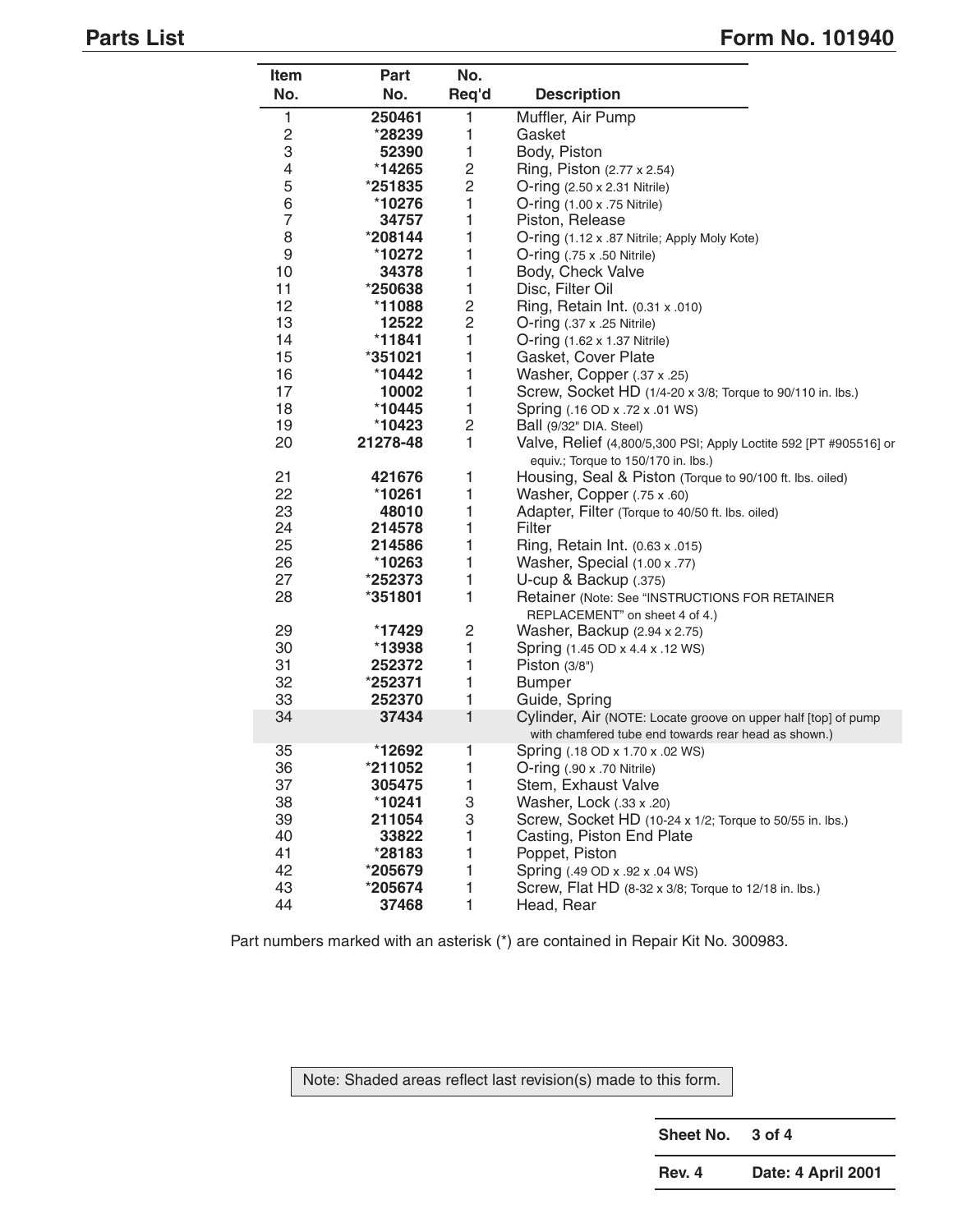

| <b>Item</b><br>No. | Part<br>No. | No.<br>Req'd | <b>Description</b>                                           |
|--------------------|-------------|--------------|--------------------------------------------------------------|
|                    | *206504     |              | Tube, Foam                                                   |
| 2                  | 28227       |              | Button, Release Valve                                        |
| 3                  | $*10266$    |              | $O$ -ring $(.37 \times .25 \text{ Nitrile})$                 |
| 4                  | $*13944$    |              | Spring (.36 OD x .50 x .05 WS)                               |
| 5                  | 34377       |              | Retainer, Poppet                                             |
| 6                  | $*15279$    |              | $O\text{-ring}$ (.50 x .37 Nitrile)                          |
|                    | 13937       |              | Pin, Dowel (.06 x .63; NOTE: Place tapered end toward ball.) |
| 8                  | 29037       |              | Poppet, Release Valve                                        |
| 9                  | $*14443$    |              | Ball (3/32" DIA. Steel)                                      |
| 10                 | 209736      |              | Retainer, Ball                                               |
| 11                 | $*13959$    |              | Spring (.12 OD x .50 x .02 WS)                               |

Part numbers marked with an asterisk (\*) are contained in Repair Kit No. 300983.

Refer to any operating instructions included with this product for detailed information about operation, testing, disassembly, reassembly, and preventive maintenance.

Items found in this parts list have been carefully tested and selected. **Therefore: Use only genuine Hytec replacement parts!**

Additional questions can be directed to our Technical Services Department.